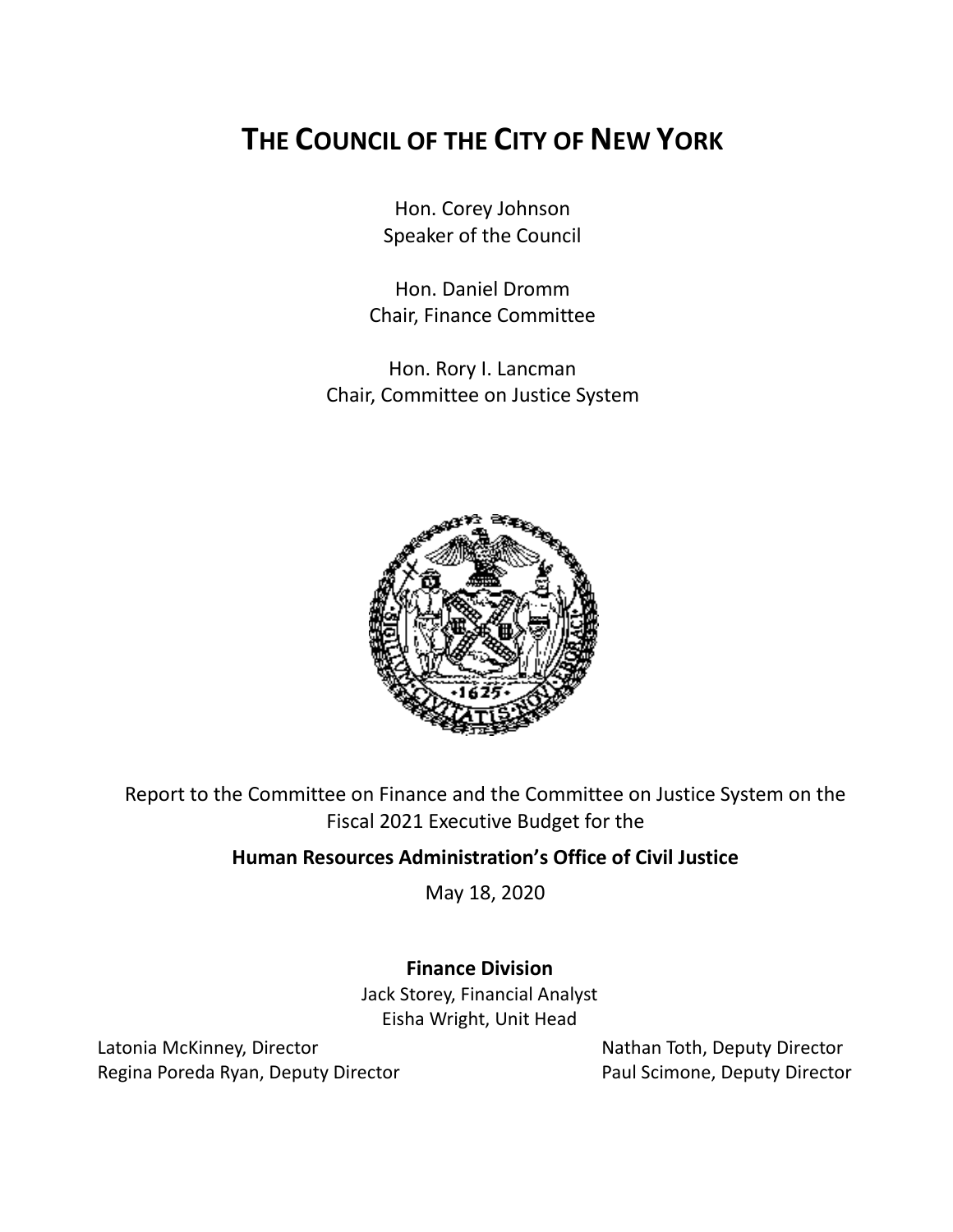## Office of Civil Justice Overview

The Office of Civil Justice (OCJ or the Office) advises and assists the Administration in understanding and meeting the civil legal service needs of low-income New Yorkers. HRA's Office of Civil Justice oversees the provision of free civil legal services to New Yorkers in need, including tenants facing eviction, immigrant New Yorkers in need of deportation defense and other services, access to benefits, support for survivors and victims of domestic violence, assistance for veterans, and other legal assistance for tenants in need.

This report presents an overview of the portion of the HRA budget that supports the Office of Civil Justice. The first section reviews the Fiscal 2021 Executive Budget for civil legal services with a discussion of the changes included in the Executive Financial Plan. The report then describes the impact of COVID-19 on civil legal services. Finally, the report provides an overview of the City Council's initiatives that OCJ oversees.



The number of confirmed COVID-19 cases increased rapidly throughout New York during March 2020, leading to emergency declarations and a citywide shutdown of nonessential businesses and services as part of a concerted public health response. As a result, New York City faced precarious budget shortfalls that have led to widescale cuts across the City's agencies. Compared to the Preliminary Budget just three months ago, the City is facing an \$8.7 billion budget shortfall in Fiscal 2020 and 2021 due to the pandemic. The Executive Plan is balanced with a \$2.7 billion Program to Eliminate the Gap (PEG), roughly \$2 billion in Federal aid, and use of \$4 billion in reserves.

COVID-19 has three direct impacts on OCJ and its service provision. In the Executive Plan, OCJ's budget for anti-eviction services, which includes its Universal Access to Counsel program, is reduced by \$20 million over Fiscal 2020 and 2021 as a result of the PEG. As a percentage of the City's total \$2.7 billion PEG initiative, OCJ's portion makes up approximately less than one percent, but it is five percent of OCJ's total legal service contract budget in Fiscal 2021. Second, Statewide and Citywide restrictions on non-essential services, social distancing, and changes to Court operations are having a direct impact on the day to day work of legal services providers contracted through OCJ. Finally, the deepening economic crisis accompanying the pandemic directly impacts OCJ providers who make up important components of the City's social safety net.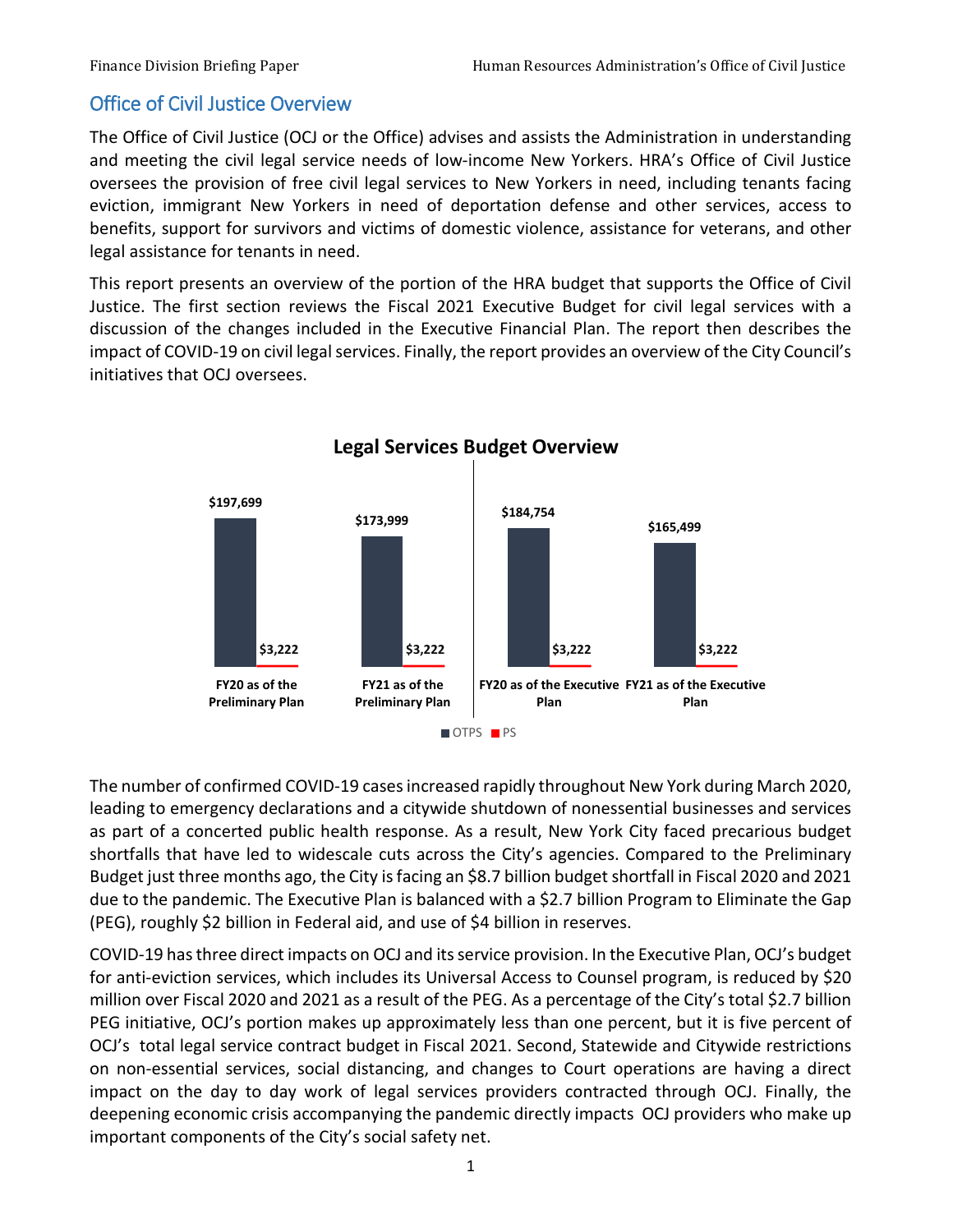The table below provides actual expenditures for Fiscal 2018 and Fiscal 2019, the Fiscal 2020 Adopted Budget, and the Fiscal 2020 and 2021 Budgets as of the Executive Plan for OCJ.

| Legal Services Financial Plan Summary                                                   |             |             |             |                       |             |                  |
|-----------------------------------------------------------------------------------------|-------------|-------------|-------------|-----------------------|-------------|------------------|
| Dollars in Thousands                                                                    |             |             |             |                       |             |                  |
|                                                                                         | <b>FY18</b> | <b>FY19</b> | <b>FY20</b> | <b>Executive Plan</b> |             | *Difference      |
|                                                                                         | Actual      | Actual      | Adopted     | <b>FY20</b>           | <b>FY21</b> | <b>FY20-FY21</b> |
| <b>Spending</b>                                                                         |             |             |             |                       |             |                  |
| <b>Personal Services</b>                                                                | \$0         | \$0         | \$3,222     | \$3,222               | \$3,222     | \$0              |
| <b>Other Than Personal Services</b>                                                     | 120,977     | 161,555     | 192,405     | 184,754               | 165,499     | (26,906)         |
| <b>TOTAL</b>                                                                            | \$120,977   | \$161,555   | \$195,627   | \$187,976             | \$168,721   | (\$26,906)       |
| <b>Funding Source</b>                                                                   |             |             |             |                       |             |                  |
| City Funds                                                                              |             |             | \$152,482   | \$144,831             | \$121,322   | ( \$31,160)      |
| Federal - TANF                                                                          |             |             | 40,021      | 40,021                | 44,275      | \$4,254          |
| Intra City                                                                              |             |             | 3,125       | 3,125                 | 3,125       | \$0              |
| <b>TOTAL</b>                                                                            | \$120,977   | \$161,555   | \$195,627   | \$187,976             | \$168,721   | ( \$26, 906)     |
| <b>Headcount</b>                                                                        |             |             |             |                       |             |                  |
| <b>Full Time Positions</b>                                                              |             |             | 56          | 56                    | 56          | 0                |
| <b>TOTAL</b>                                                                            |             |             | 56          | 56                    | 56          | 0                |
| *The difference of Fiscal 2020 Adopted Budget compared to Fiscal 2021 Executive Budget. |             |             |             |                       |             |                  |

#### **Overall Budget and Headcount Changes**

- **Overall Budget.** The Fiscal 2021 Executive Budget for legal services totals \$168.7 million of which \$165.5 million supports 77 contracts. The remaining \$3.2 million supports the Office's headcount of 56 positions. OCJ's Fiscal 2021 budget decreased by \$27 million when compared to the Fiscal 2020 Adopted Budget. When the budget was adopted in June, OCJ's Fiscal 2021 budget was projected to be \$169.6 million. The Plan lowers that projection by approximately \$1 million. Of note, the Fiscal 2021 Budget does not include the City Council's discretionary funding which is recognized at adoption to support additional legal service contracts.
- **Headcount.** OCJ's budgeted headcount remains unchanged in this Plan at 56 positions.
- **Funding Source.** City tax-levy supports the majority, or 72 percent, of OCJ's budget. Federal Temporary Assistance for Needy Family (TANF) funds make up \$44 million, or 26 percent, of OCJ's budget in Fiscal 2021. TANF funding for OCJ increased by \$4 million in this Plan.
- **PEG.** In total, the PEG reduces OCJ's budget by \$20 million across Fiscal Years 2020 and 2021. In Fiscal 2020, OCJ's PEG is \$11.5 million, which is eight percent of its City tax-levy funding and six percent of its total budget. In Fiscal 2021, OCJ's PEG is \$8.5 million, which makes up seven percent of its City tax-levy and five percent of its total budget. PEG savings stem from funds that were unallocated as a result of provider hiring delays. According to proivders and OCJ, because this money was unallocated it will not have an impact on the contracts.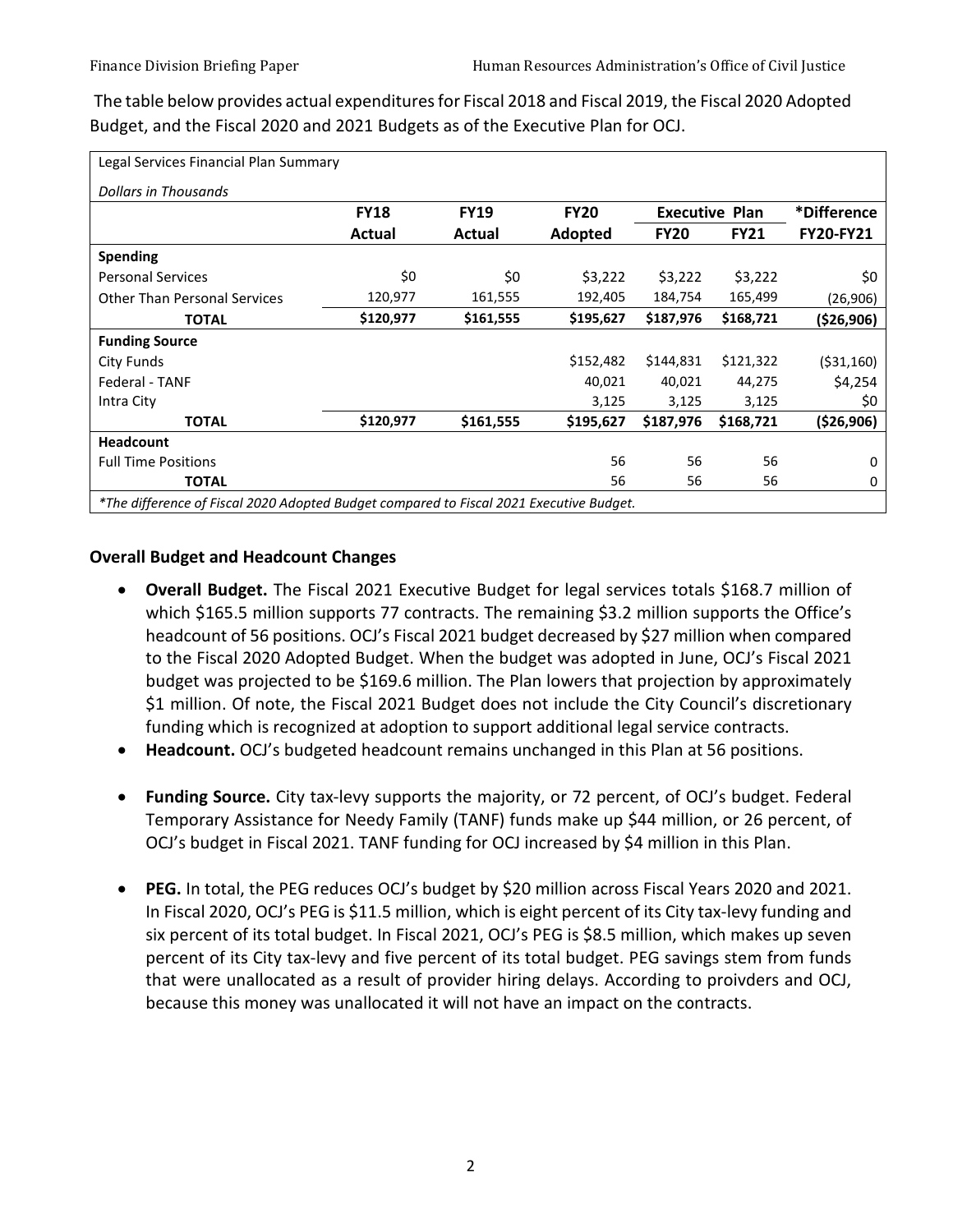## Impacts of COVID-19 on Civil Legal Services

The onset of the COVID-19 pandemic has led to programmatic and operational changes for legal services providers. The following section will discuss the ongoing public health crisis, the growing economic crisis and the implications for providers contracted through OCJ.

#### Anti-Eviction Services

- **Anti-Eviction Services Programs.** OCJ's anti-eviction program contains five programs, including the Homelessnes Prevention Law Project, which is the umbrella program for contracts associated with Universal Access to Counsel.
	- o The Homelessness Prevention Law Project (HPLP)
	- o Universal Access to Counsel
	- o Anti-Harassment Tenant Protection (AHTP)
	- o Housing Help Program
	- o Assigned Counsel Project for Seniors (ACP)
- **Remote Services.** Providers are now offering legal services remotely. Before COVID-19, a number of providers maintained hotlines for legal assistance, guidance, and support. These hotlines have seen increased use and providers have expanded their availability. Apart from hotlines, providers have set up designated COVID-19 resource webpages, factsheets, and townhall events.
- **Court Operations.** As of March 22, 2020 virtual court operations began for New York City's Family Court and Criminal Court, and New York City Civil Court started hearing essential or emergency applications. Essential business in Housing Court includes landlord lockouts, serious code violations, serious repair orders, and post-eviction relief applications. The New York State Unified Court System, which includes the Supreme Civil and Criminal Courts, Family and Surrogate Courts, as well as some specialized court parts, are using Skype Business for all virtual court operations. As of April 13, 2020, New York City Civil Court began hearing selected non-essential cases and virtual court operations continue to expand to include non-essential functions.
- **Eviction Moratorium.** As of March 16, 2020 all eviction proceedings and pending eviction orders were suspended statewide until further notice. The moratorium suspended all preexisting orders and any court dates for eviction were postponed indefinitely. Executive Order 202.28, signed on May  $7<sup>th</sup>$ , extended the eviction moratorium to August 20 in certain circumstances. The moratorium continues to apply for tenants who are receiving unemployment benefits or who can document financial hardship due to the COVID-19 pandemic. Executive Order 202.28 also prevents landlords from bringing non-payment cases against those who can document financial hardship due to COVID-19. Landlords are now prevented from charging late fees for rent owed between March 20<sup>th</sup> and August 20<sup>th</sup>. The Executive Order also now allows tenants to apply their security deposits to rent if they replenish the security deposit over the following year.
- **NYCHA and Section 8 Terminiation Proceedings.** Residential evictions are also suspsended for NYCHA residents and the Office of Impartial Hearings was closed until at least April  $17<sup>th</sup>$ .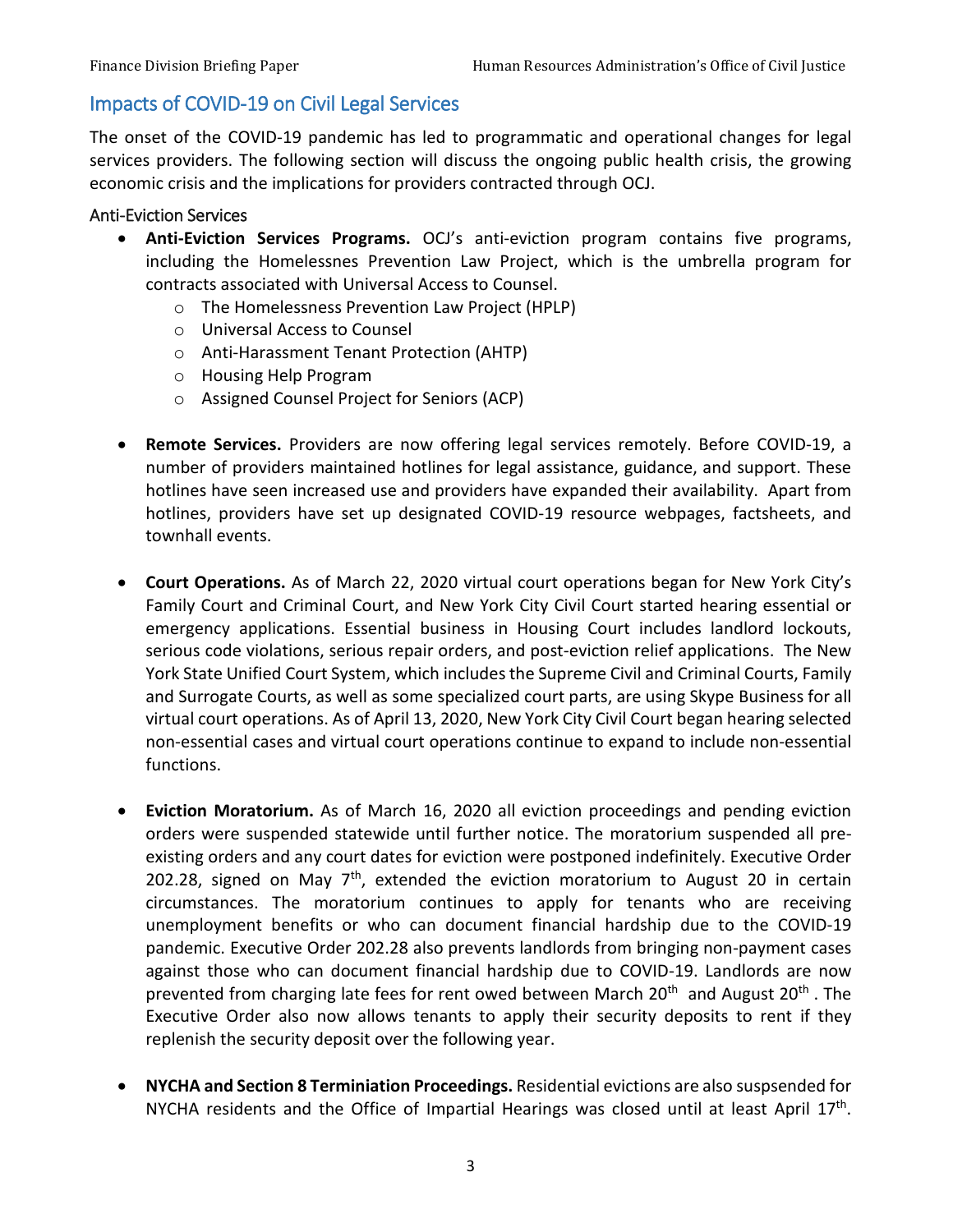Termination proceedings for Section 8 tenants in NYCHA properties are suspended until at least May 15, 2020.

#### Immigration Services

Individuals without legal authorization to live in the United States, (those with expired visas or those who entered the United States without doing so through formal immigration processes) often have inadequate legal representation and face a myriad of barriers and fear of removal when seeking legal representation.

- **Deportation Defense Programs.** OCJ's deportation and immigration legal services array includes a variety of programs within the Deportation Defense and Anti-Eviction Services budget.
	- o Immigration Opportunity Initiative/ Deportation Defense (IOI)
	- o ActionNYC
	- o Community Services Block Grant Funded Legal Services (CSBG)
	- o Legal Services for Immigrant Survivors of Domestic Violence
	- o New York Immigrant Family Unity Project (NYIFUP)
- **Immigration Operations.** On April 22, 2020 entry to the United States was suspended for certain people seeking to become lawful permanent residents. This suspension is set to expire after 60 days. In addition, all immigration court proceedings involving individuals who are nondetained are postponed through May 29, 2020. Detained cases are proceeding by video. Remarkably, although some proceedings and hearings are suspended, United States Citizenship and Immigration Services (USCIS) filing deadlines are not postponed. Providers continue to provide services and assistance with these filings. As detaining operations are still taking place, providers continue to serve clients in their hearings.

### Other Legal Services

- **Benefits Assistance.** In mid-April, the New York State Department of Labor (DOL) reported the largest drop in private sector jobs since 2009. As a result, there has been increased pressure on the State's unemployment insurance and other benefits programs that support families. Legal services providers assist with filing for unemployment benefits, accessing Supplemental Security Income (SSI), and applying for health coverage under New York State of Health's special enrollment period. In addition, legal services providers can support individuals in accessing unemployment insurance if their claims have been denied. Providers have also reported increasing cases involving food insecurity and shortages of products for mothers, babies, and young children at food pantries and other distribution sites. Providers are attempting to address these shortages by assisting with waiver applications for certain federal benefits programs. They have also reported increases in application assistance for Special Supplemental Nutrition Program for Women, Infants, and Children (WIC), which still requires in-person application at the Department of Health.
- **Worker Support.** Legal services providers maintain a wide range of supports for workers, particularly low wage workers. These resources include determining eligibility for City, State, and federal worker protection programs; accessing emergency paid sick time; and supporting gig workers in their efforts to gain protections.